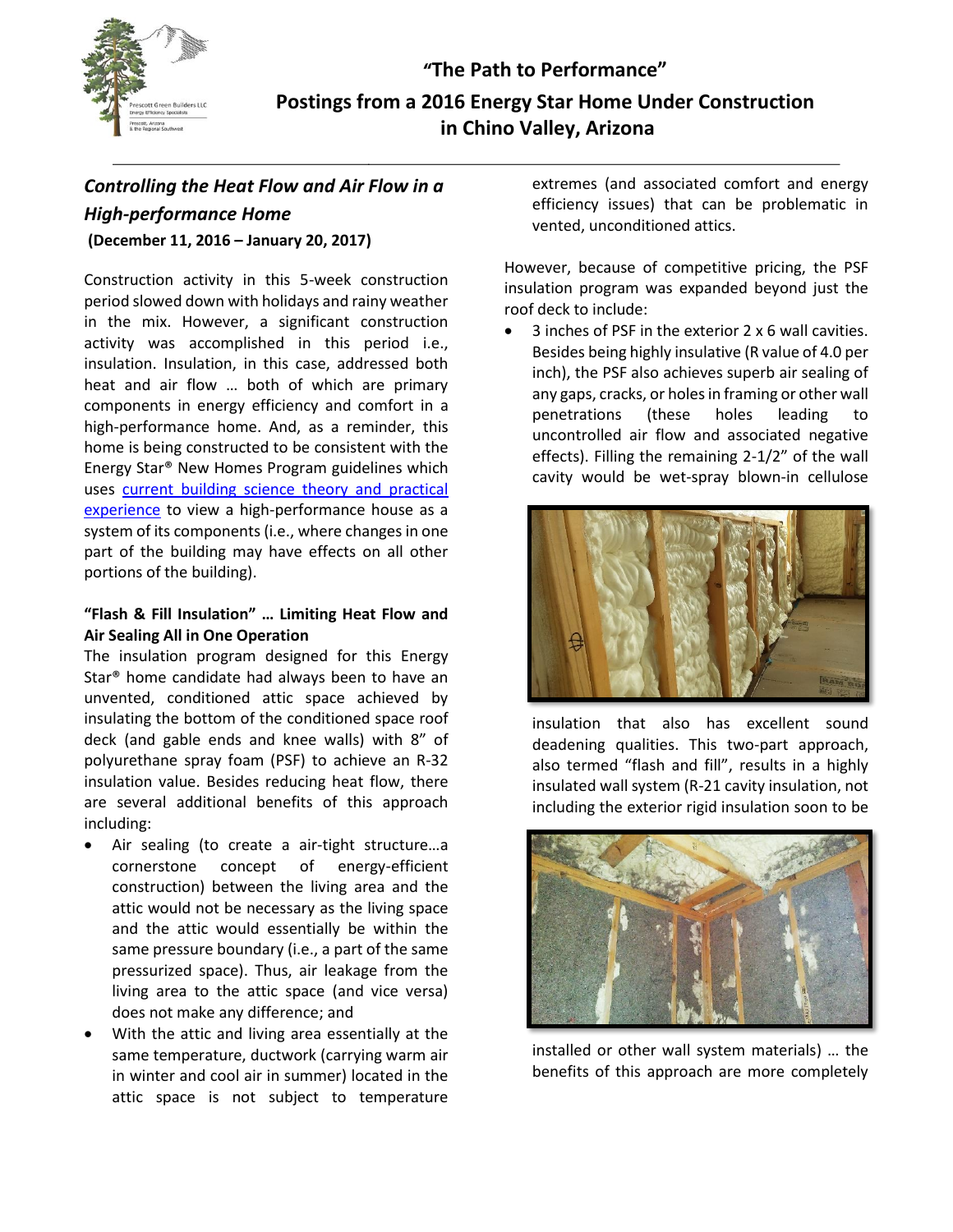

# **The Path to Performance" Postings from a 2016 Energy Star Home Under Construction in Chino Valley, Arizona**

described at this [link to Building Science](https://buildingscience.com/documents/enclosures-that-work/high-r-value-wall-assemblies/high-r-wall-flash-and-fill-hybrid-wall-construction)  [Corporation.](https://buildingscience.com/documents/enclosures-that-work/high-r-value-wall-assemblies/high-r-wall-flash-and-fill-hybrid-wall-construction)

• In addition to using PSF on the conditioned space walls and roof deck, the roof deck and exterior wall cavities of unconditioned spaces (i.e., garage, mechanical room, and enclosed sun room) were also insulated with 4" of PSF (R-16). Foaming the common wall between the garage and the living areas also provides an excellent barrier to the passage of noxious auto fumesinto the living area, adding to the indoor air quality of the home.

The PSF insulation work was implemented as described in early January by a crew from [TightSeal](http://sprayfoamspecialists.com/) and the cellulose insulation (and sound wall) work was implemented b[y Advantage Home Performance.](http://www.advantagehomeperformance.com/) The insulation work was further inspected by E3 [Energy](http://e3energyllc.com/index.php) (a certified rater in the Energy Star® program), a requirement for certification as an Energy Star® home.

#### **Structured Wiring**

Prior to placing insulation (i.e., while the wall framing was still open and accessible), the homeowner developed and implemented a structured wiring plan i.e., data, tv, phone, and video lines. Structured wiring runs (Cat 5e and RG-11 cable) began at a media panel located in the mechanical room, branched out throughout



the entire home and terminated at wall junction boxes. When the home is completed, the modem, router and ethernet switch in the media panel will provide reliable internet connections (in addition to wireless), and other lines will be available for satellite TV and video home security.

Since the homeowner is planning on stained concrete as the finished floor surface, the homeowner made an extra effort to protect that



floor from inevitable messes expected to be made in the process of insulating, drywalling, painting and the routine worker muddy boots in and out of the house. A rolled heavy-duty cardboard (Ramboard) was laid down by the homeowners over the entire concrete slab, including the garage…. so far, the product is doing its job!

#### **Tongue-in-Groove Patio Ceiling**

As work proceeded on the interior of the home, tongue-in-groove "cactus pine" was delivered for installation in the patio ceilings. Upon delivery, the material was protected from getting wet by stacking



it in the garage and covering it. The homeowners then proceeded to apply a protective finish coat to all 6 sides of the material (even though the patios will not be in the direct path of rain or sun). The framing

#### **Floor Protection**